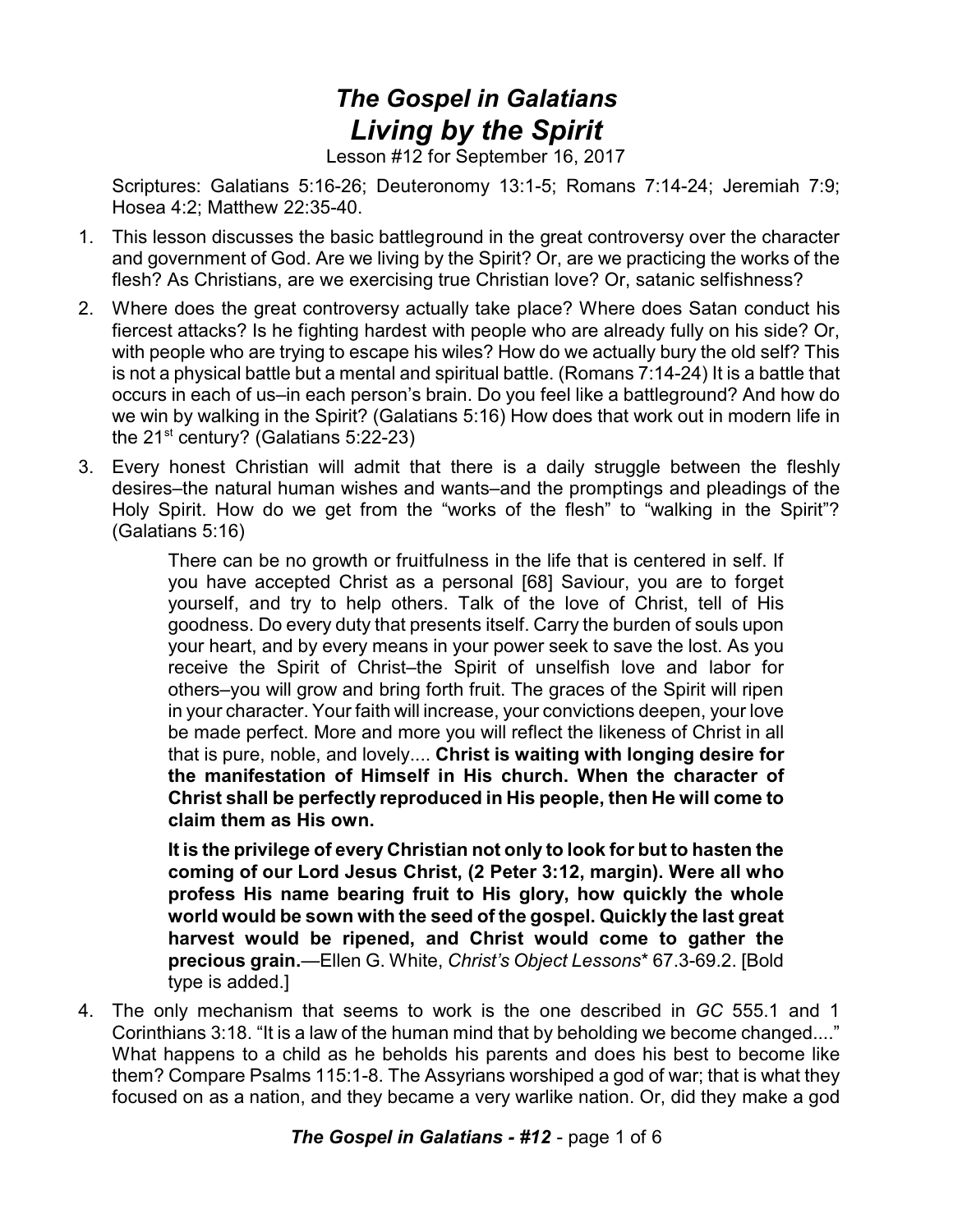of war because they liked to focus on war? What modern-day "idols" do people worship? What are our favorite things to do? Movies? Novels? The Internet? Bible study? Witnessing to others? Each of these actions changes us!

- 5. As you look around you in the church or even in the world, how much of this kind of change do you see going on? We claim to be an end-time remnant people; we hope to accomplish something that no other group has accomplished in the history of our world. Are we making progress in that direction? Are we "in the world but not of the world"? (John 15:19; 17:14)
- 6. Why do you think God allows this warfare to go on? Why doesn't God just allow us to be "once saved, always saved"? God could put a wall around Satan and not allow him to harass us. How much day-by-day transformation would take place in that situation?
- 7. Do you find that it is easy to tell right from wrong? Or, do we get confused? To identify a counterfeit, one must know the true very well. Is it always clear which influences are coming from the flesh and which influences are coming from the Spirit? Isn't crucifying the old nature a daily task? Paul said, "I die daily." (1 Corinthians 15:31) Then he said:
	- **1 Corinthians 15:33**: Do not be fooled. "Bad companions ruin good character."—American Bible Society. (1992). *The Holy Bible: The Good News Translation*\* (2nd ed., 1 Corinthians 15:33). New York: American Bible Society.

This is actually a quote from the Greek poet Menander from the  $4<sup>th</sup>$  century B.C.

- 8. What is "walking in the Spirit"? How is walking in the Spirit related to self-control? (Galatians 5:16-18,23) There are going to be at least two "messiahs" that are going to show up at the end of the world. In fact, Jesus said that there will be many! Will it be easy to identify which is the false and which is the true? (Matthew 24:4-5,11,23-24; Revelation 13)
- 9. In the earliest Christian writings, the Christian life was described as "the Way." (Compare John 14:6.) Luke and Peter talked about this in several places. (Acts 9:2; 18:25-26; 19:9,23; 24:22; 2 Peter 2:2) In New Testament times, Christians had to be very careful because Christianity was an illegal religion. And as we know, many people were killed for their Christian beliefs. When walking along some country road, one might meet someone coming from the other direction and stop to talk with him briefly. If the Christian came to suspect that the other might be a Christian, he could casually "doodle" a lazy "curve" in the dust. If the second person was a Christian, he would complete the picture by making a mirror image curve next to the initial curve to complete a primitive picture of a fish. The fish symbol became a symbol for Christianity because the name for fish in Greek is *I ch th us* (The ch and the th are each a single letter in Greek.) That was an acronym for *I* = "Jesus," *ch* = "Christ," *th* = "of God," *u* = "the Son," *s* = "Savior."
- 10. In the Old Testament, the life of the faithful Jew was described as *Halakhah*, "walking in the law." (Read Exodus 16:4; Leviticus 18:4; Jeremiah 44:23. Compare Galatians 5:16,25; and Romans 8:4.) How is that different from "the Way" described by Luke and Peter? Is it easy to walk in the Way? Or, is it hard? (Matthew 7:13-14)
- 11. The Bible describes human beings as being born in sin. (Psalms 51:5; John 9:34) How did we get that way? We are separated from God by our sin. (Isaiah 59:2) What basic change happened when Adam and Eve became the first human sinners? How has that affected us? Do we understand how sin actually changes us? Do our children obey us because they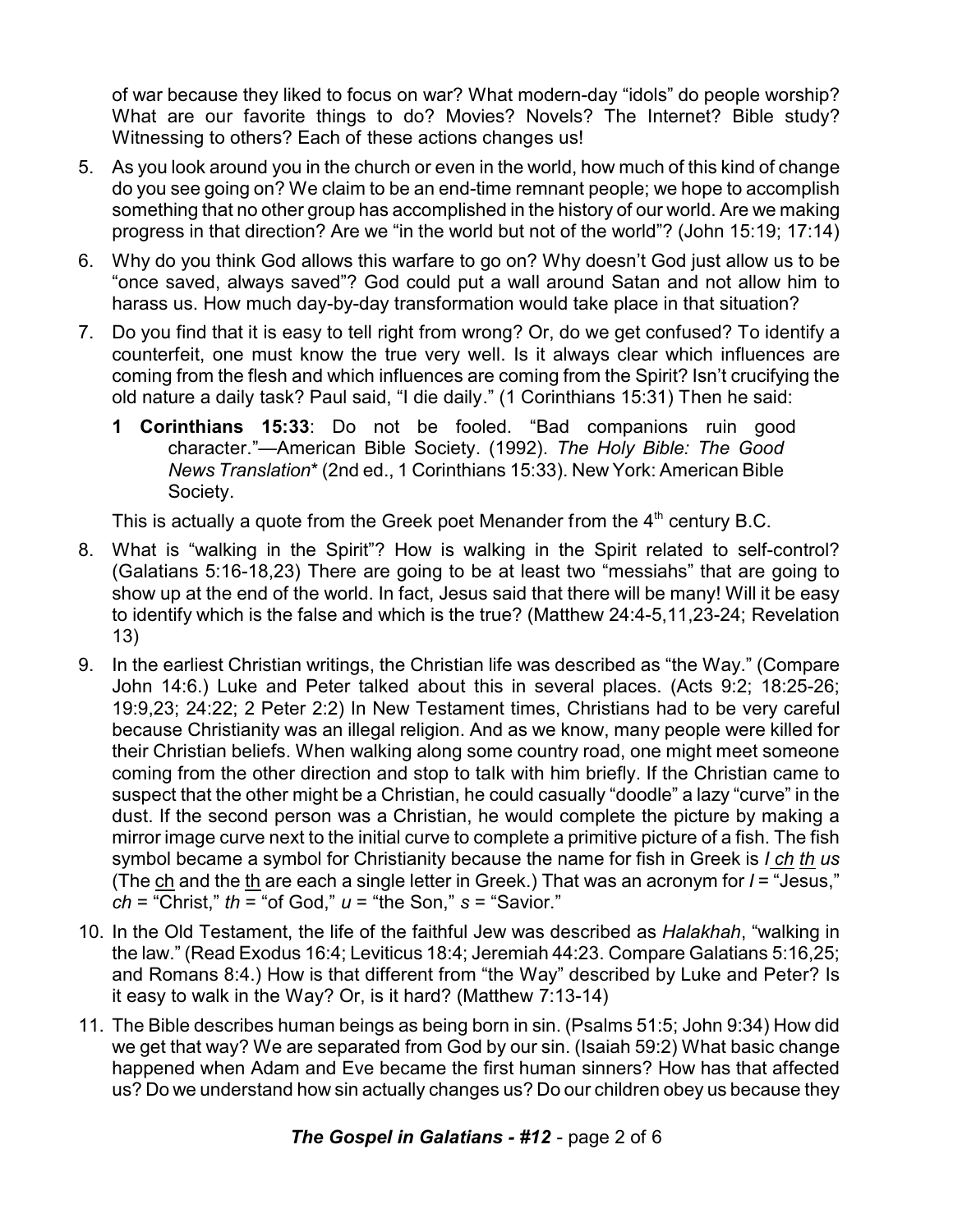fear us? Or, because they love us? Before they sinned, didn't Adam and Eve obey God voluntarily and freely?

- 12. There is a Christian bumper sticker which says: "Born once, die twice! Born twice, die once!" What does that mean? How does this relate to the daily walk that the Christian must experience if he is to remain a Christian?
- 13. How does this daily walk relate to those who claim that we are "once saved, always saved"?
- 14. Plato told his Greek students that human beings consist of a body which is basically evil. He taught that trapped inside that evil body is a soul which is good. This dualistic view of man was incorporated into certain Christian views in the early centuries. It was known as gnosticism. On one extreme, it led to the ascetic movement. The ascetics believed that every fleshly pleasure–even eating food which tasted good–was evil. That group did their best to separate themselves from any human pleasure.
- 15. This type of thinking led to things such as the actions of Saint Simeon Stylites. [\(https://en.wikipedia.org/wiki/Simeon\\_Stylites](https://en.wikipedia.org/wiki/Simeon_Stylites)) Living outside Aleppo, Syria, Simeon was so concerned about the sins in his life that he decided to build a tower ten feet tall and live on top of that tower. He thought it would be much more difficult to sin living up in the air many feet off the ground. As time went by, he made the tower taller and taller until he was up to 50 feet in the air. Soon, other Christians followed his example. The famous Order of the Stylites–the Pole Sitters–was the result. Ascetics believed that by putting the flesh to death, they were giving life to the soul.
- 16. By contrast, there was another group who also had a dualistic idea about human beings. They concluded that since the body was hopelessly evil, it really did not matter what they did with their bodies since the only part that was savable was the soul. They thought they were free to commit every kind of sin, more or less doing whatever they wanted. The Gospel of John was written at least partially to counter these gnostic heresies. Neither of those groups lived loving lives.
- 17. Which side of the great controversy are we on? On a daily basis, do we sometimes do what the Spirit wants us to do and, thus, place ourselves on God's side? At times, on a daily basis, do we also do what the flesh yearns to do and, thus, place ourselves on Satan's side? Are we fighting on both sides of the great controversy? How do we actually go about favoring the side of the Spirit making it stronger and more powerful every day while we starve the old man of sin–gradually putting to death or crucifying the flesh? Unfortunately, there are times when we have to choose between two bad choices! For example, sometimes we do potentially dangerous surgeries to cut out cancers. So, we choose what we hope will be the lesser of two evils.
- 18. In Paul's writings there are several lists of sins. How would you compare them? (Romans 1:29-32; Ephesians 4:1,17; Colossians 1:10; Galatians 5:19-21) Which sins seem to get the most attention? What is the basic essence of sin? Isn't it selfishness as opposed to love?
- 19. Look at the these lists of sins. All of these sins are manifestations of selfishness. By contrast, look at the fruit of the Spirit mentioned in Galatians 5:22-23. Notice that the first portion of the fruit of the Spirit is love. Does love produce joy, peace, patience, kindness, goodness, faithfulness, humility, and even self-control?
- 20. Notice a couple of interesting contrasts between these two lists. Self *demands* we follow

*The Gospel in Galatians - #12* - page 3 of 6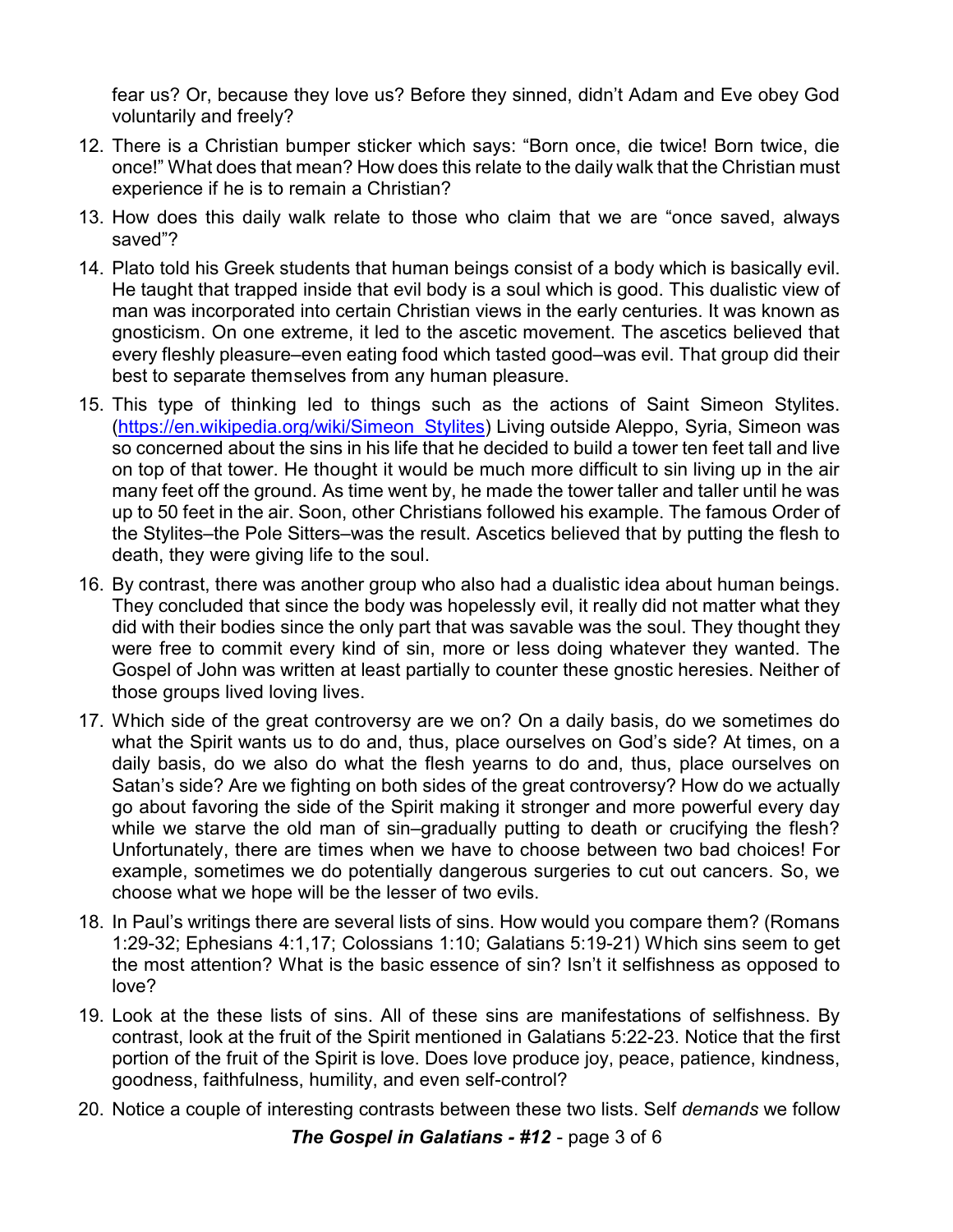its inclinations. By contrast, the Spirit *produces* its virtues. Does God ever use force on us?

- 21. The second major difference between these two groupings is that the works of the flesh are plural while the fruit of the Spirit is singular. While Peter suggested in 2 Peter 1:5-7 that virtues need to be added in a ladder-like fashion, Paul seemed to suggest that the Christian virtues come all together as a single fruit. Which of these truths more closely describes your personal experience? What was Paul trying to emphasize? What was Peter trying to emphasize? Is this a fruit with many seeds? Are these seeds the characteristics that we are talking about?
- 22. There are a lot of things to think about in these lists. Is God trying to make things difficult? Does it really matter what we believe?

The present age is one of idolatry, as verily as was that in which Elijah lived. No outward shrine may be visible; there may be no image for the eye to rest upon; yet thousands are following after the gods of this world–after riches, fame, pleasure, and the pleasing fables that permit man to follow the inclinations of the unregenerate heart. **Multitudes have a wrong conception of God and His attributes, and are as truly serving a false god as were the worshipers of Baal.** Many even of those who claim to be Christians have allied themselves with influences that are unalterably opposed to God and [178] His truth. Thus they are led to turn away from the divine and to exalt the human.—Ellen G. White, *Prophets and Kings*\* 177.1. [Bold type is added.]

- 23. Erroneous views about God and about basic human nature can lead us to do many wrong things. Satan's number one goal is to misrepresent God and, thus, to turn us away from Him. Which of Satan's "gods" are most attractive to us?
- 24. Contrast Paul's list of virtues in Galatians 5:22-23 with what other Bible writers have said about sins. (Jeremiah 7:9; Hosea 4:2; Mark 7:21-22; 1 Timothy 3:2-3; 1 Peter 4:3; Revelation 21:8)
- 25. How do the Ten Commandments relate to Paul's lists of sins and virtues? Would it be correct to say that obedience–a true, humble, willingness to listen to God–to the Ten Commandments will produce the fruit of the Spirit?
- 26. Leviticus 19:18; Romans 13:8,10; and Galatians 5:14 tell us that love is the fulfillment of all law. Jesus Christ said that the law is summed up in love for God and love for our fellow man. (Matthew 22:37-40; Luke 10:25-28) Is it clear that love for God is spelled out in the first four commandments while love for our fellow humans is described in the last six?
- 27. In contrast with the fifteen evil results, all of which come from selfishness, the nine virtues that Paul described in Galatians 5:22-23 have been grouped in various ways. Some have suggested that there are three groups of three included in this list. Some have suggested these groups of three suggest the preeminence of the Trinity. Others say they reflect how we should relate to God, to our neighbors, and to ourselves. Others see this list simply as a description of the life of Jesus Christ which we are to follow. Does this list divide itself naturally into groups of three? Does this seem a little far-fetched to you?
- 28. Paul emphasized the role of love in Galatians 5:6,13. He included love in almost every list of virtues. (See 2 Corinthians 6:6; 1 Timothy 4:12; 6:11; and 2 Timothy 2:22.) Love is also the preeminent fruit of the Spirit. (See 1 Corinthians 13 and Romans 5:5.) What did Jesus Himself say about the role of love in the lives of Christians?

**John 13:34-35**: "And now I give you a new commandment: love one another. As I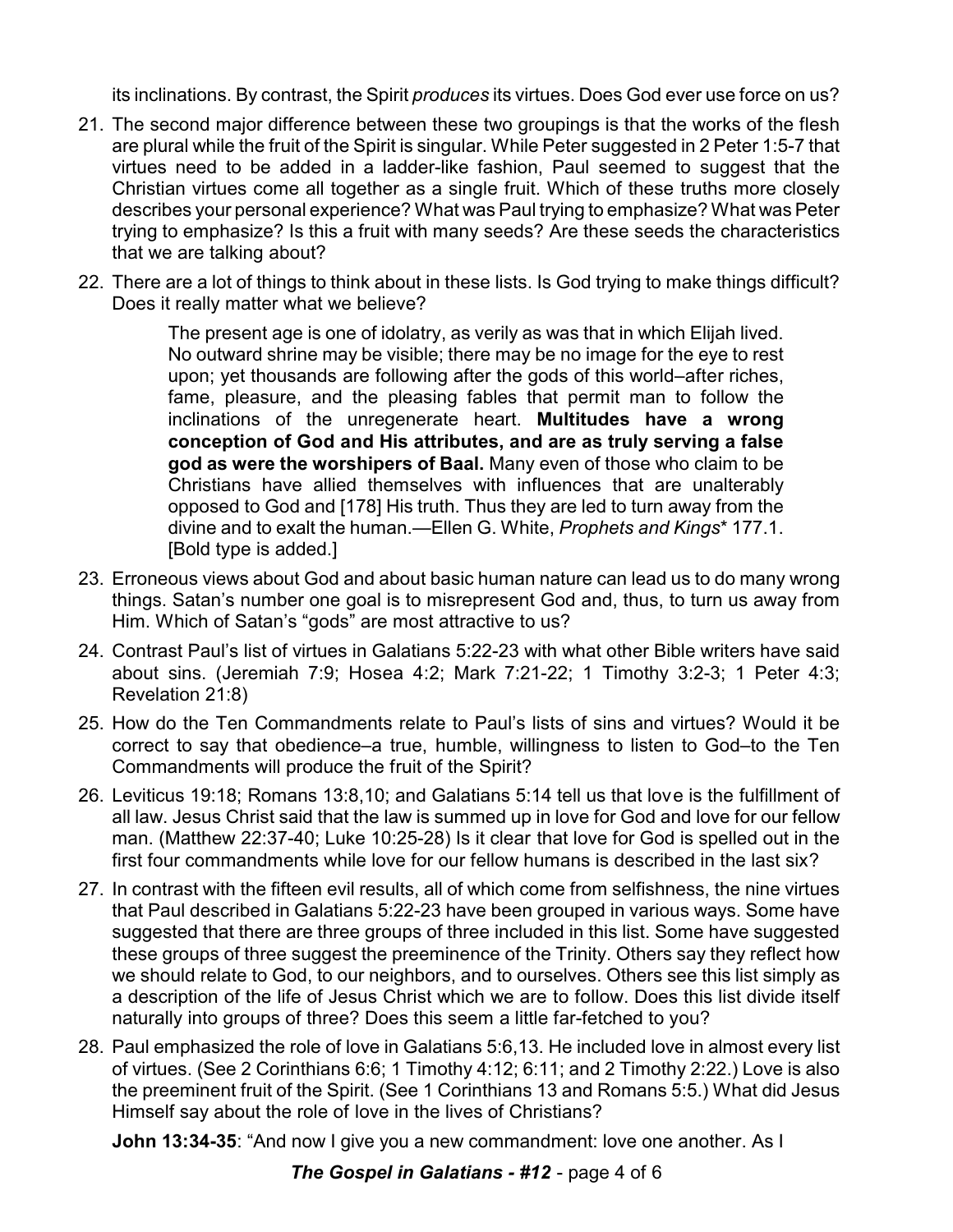have loved you, so you must love one another. 35If you have love for one another, then everyone will know that you are my disciples."—*American Bible Society. (1992). The Holy Bible: The Good News Translation*\* (2nd ed., John 13:34-35). New York: American Bible Society. (Compare *DA* 668.3.)

- 29. Almost everyone recognizes that the preeminent characteristic of Christianity is love. And that is *agape* love. How many people in your church love like that? How does self-denial and crucifying the flesh relate to love? Is it possible to love without self-denial and selfcontrol?
- 30. While we do not want to oversimplify the truth, it is fairly clear that most non-Christian religions focus on rules and the retributive results if one does not follow them. Many legalistic Christians take the same approach to God. How can we make sure that we are not doing the same? How can we gradually transform our lives from being self-centered to being God-centered? How can the Holy Spirit help us to accomplish this?
- 31. According to Paul, the victorious goal toward which we are striving can be accomplished by following five steps:
	- 1) Walk by the Spirit; or, let the Spirit direct our lives.
	- 2) Let the Spirit lead us–following the example of Jesus–and no longer focus on our own behavior. Note that Martin Luther was consumed by concern about his past sins.
	- 3) Then, we will live by the Spirit who gives us life and controls our lives through His guidance.
	- 4) Then, we can keep in step with the Spirit.
	- 5) But, this is only possible by crucifying self!
- 32. Why did Paul use the very strong word *crucify* to describe this step? Doesn't that seem extreme? Of course, this is figurative language. Paul was not asking us to build wooden crosses and nail ourselves to them. Are we really trying to crucify self? How much would it hurt to cut off a hand? Or, pluck out an eye? (Matthew 18:8-9)
- 33. But, it is hard to deny the desires of the flesh. They always seem to come back. So, Paul said they must be crucified. What changes do we need to make in our lives to accomplish this step? Is that easy?
- 34. Is it possible to identify these spiritual truths in the lives of others? Should people be able to tell that we are true Christians? (John 13:34-35; Matthew 5:16) We need to help each other with these challenges. We need to encourage each other; and, as far as possible, we need to demonstrate the Christian virtues in our lives so others can see what it means to be a Christian. See 1 Corinthians 11:1.
- 35. How does all of this relate to the forensic aspects of Christianity? If our salvation rests exclusively on what Jesus has done for us, then why are we being asked to do all of this now? Is it clear how all this is supposed to fit together?

The life of the Christian is not all smooth. He has stern conflicts to meet. Severe temptations assail him. "The flesh lusteth against the Spirit, and the Spirit against the flesh." [Galatians 5:17] The nearer we come to the close of this earth's history, the more delusive and ensnaring will be the attacks of the enemy. His attacks will grow fiercer and more frequent. Those who resist light and truth will become more hardened and unimpressible, and more bitter against those who love God and keep His commandments.—Ellen G.